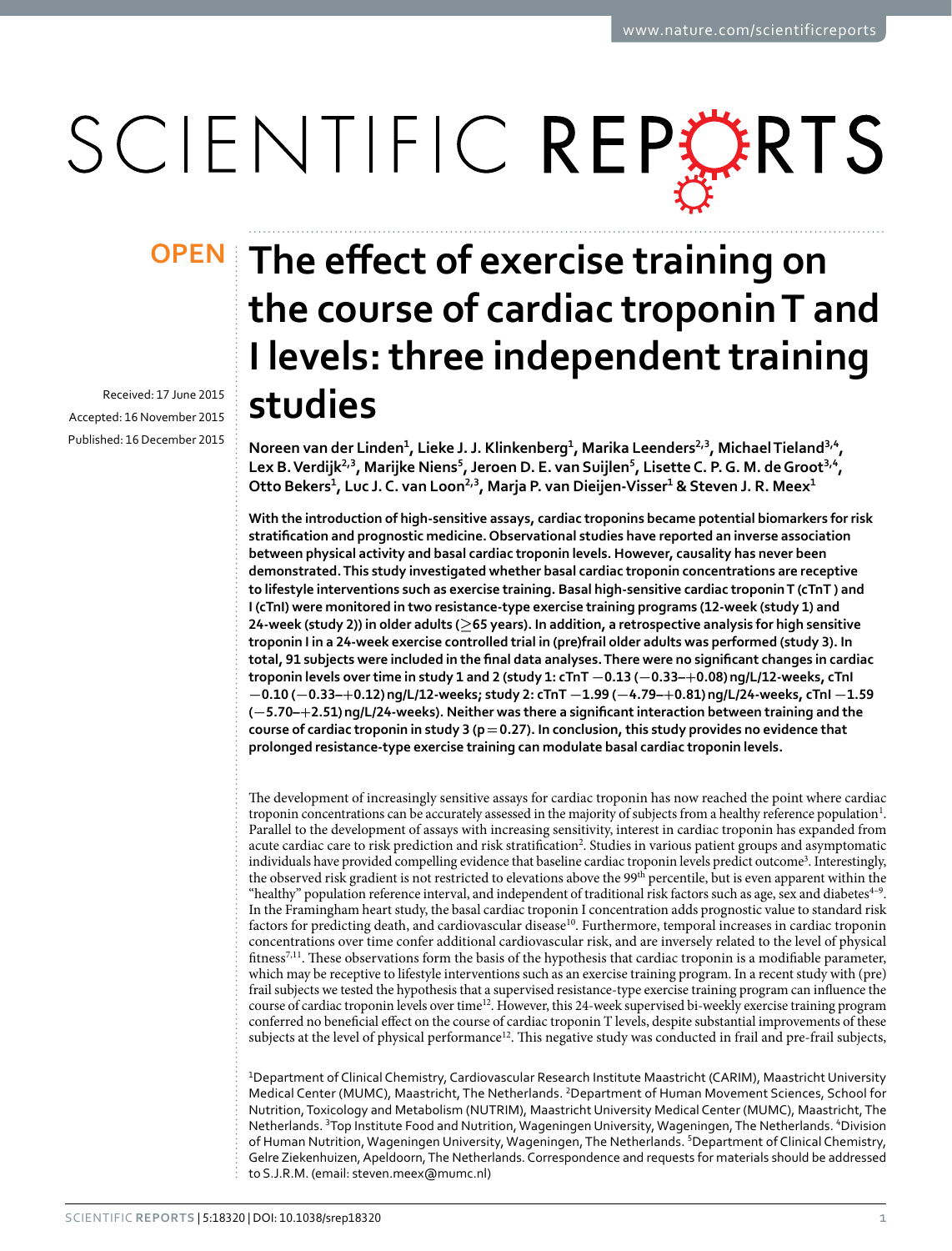characterized by substantially elevated baseline cardiac troponin levels, and therefore theoretically most amenable to the potential benefits of an exercise intervention. A possible drawback however, was the limited training load that could be imposed due to the level of frailty of these older subjects. Nevertheless, despite these limitations, our results were similar to those of other recent reports: 14-week endurance training in untrained adults<sup>[13](#page-5-4)</sup>, 17-week half-marathon training in previously sedentary men<sup>[14](#page-5-5)</sup>, and 3-month exercise training in heart failure patients (NYHA class II-IV[\)15](#page-5-6) did not result reduce basal cardiac troponin T concentrations. However, limitations of these studies were the low basal cardiac troponin concentrations<sup>13</sup> and the use of conventional instead of high-sensitive cardiac troponin T assay[s14,](#page-5-5)[15](#page-5-6) which reduced the power to detect an effect. Another issue that merits attention is that the effect of training intervention on cardiac troponin I has never been assessed. Since cardiac troponin T and I are two different proteins of the cardiac troponin complex with different biochemical characteristics<sup>[16](#page-5-7)</sup> and distinct release patterns<sup>17</sup>, both cardiac troponins may also respond differently to lifestyle interventions.

The aim of the current study is 1) to overcome the limitations of previous studies, and 2) to examine the effect of exercise training on basal cardiac troponin I levels. Therefore, we now present two additional exercise training studies to the effect of a more intense training regimen on the course of high-sensitive cardiac troponin T and I levels in older adults, a population that often exhibits elevated basal cardiac troponin concentrations. Additional high sensitive troponin I was measured in our previously conducted study in (pre)frail subjects in order to present a complete and comprehensive overview to the effects of three supervised training programs.

#### **Methods**

**Study design.** To investigate the effect of resistance-type exercise training on cardiac troponin T (cTnT) and I (cTnI) in older adults, two independent studies were conducted: a study to the effect of 12-week resistance-type exercise training in older men (≥65 years) (study 1) and a second study to the effect of a 24-week resistance-type exercise training older men and women (≥65 years) (study 2). In addition, we performed a retrospective analysis for cardiac troponin I in our recently published study to the effect of a 24-week resistance-type exercise training program on the course of troponin T levels in (pre)frail subjects ( $\geq$  65 years) (study 3).

All studies complied with the principles of the Declaration of Helsinki and were approved by the local institutional review boards and the ethics committees of Wageningen University or Maastricht University Medical Center. Participants were recruited by advertisements in local newspapers (study 1 and 2) or by approaching elderly living in apartment houses and in homes for the elderly (study 3). All participants provided written informed consent. Subjects were only eligible for inclusion when they had not participated in any structured exercise training program over the past 2 years.

**Study 1: 12-week training in older men.** In total 14 subjects were included in study 1. Inclusion criteria were age (65–85 years), male gender and the ability to understand and perform study procedures. Exclusion criteria were (silent) cardiac or peripheral vascular disease, orthopedic limitations (self-reported) and type 2 diabetes (based on an oral glucose tolerance test). A training session consisted of a 5-minute warming up on a cycle ergometer, four sets on leg-press and leg-extension machines and a 5-minute cooling down on the cycle ergometer. The workload started at 60% of 1 repetition maximum (1-RM) (10–15 repetitions per set) and was increased to 75–80% of 1-RM (8–10 repetitions per set). The typical duration of a training session was approximately 45minutes, and the work:rest ratio was 1:4. This supervised resistance-type exercise training program was performed three times per week during 12 weeks. There was at least a resting period of 2 days between consecutive training sessions. Blood samples were obtained by a venipuncture after an overnight fast, at least three days after the last training session, before the start of the training program (week 0) and after 4, 8 and 12 weeks of intervention. This study is a substudy of a more extensive trial examining the effects of resistance-type exercise training in older men on muscle strength, body composition and muscle fiber type-specific characteristics as primary outcome<sup>18</sup>.

**Study 2: 24-week training in older men and women.** In total 27 subjects were included in study 2. Inclusion criteria were age (65–90 years) and the ability to understand and perform study procedures. Exclusion criteria were the same as in study 1. Training sessions consisted of a 5-minute warming up on a cycle ergometer, four sets on leg-press and leg-extension machines and three sets on the chest press and horizontal row; these four exercises were performed every training session. In addition, three sets of vertical lat pull and abdominal crunches were alternated with biceps curl and triceps extension between subsequent training sessions. The workload started at 60% of 1-RM (10–15 repetitions per set) and was increased to 75–80% of 1-RM (8–10 repetitions per set). The typical duration of a training session was approximately 45minutes, and the work:rest ratio was 1:4. This supervised resistance-type exercise training program was performed three times per week during 24 weeks. There was at least a resting period of 2 days between consecutive training sessions. Blood samples were obtained by a venipuncture after an overnight fast at least three days after the last training session before the start of the training program (week 0) and after 4, 8, 12, 16, 20 and 24 weeks of intervention. This is a substudy of a more extensive trial to the effects of an exercise training intervention in older adults on muscle strength, body composition and muscle fiber type-specific characteristics. In this current study we included only subjects from the control group who were not receiving dietary protein supplementation (as described in the original study protocol) $19,20$  $19,20$  $19,20$ .

**Study 3: 24-week training in (pre)frail older men and women.** Methodological details of study 3 have been described previously<sup>[12](#page-5-3)</sup>. Briefly, a total of 62 (pre)frail older men and women ( $\geq$ 65 years) were included and were equally distributed in an intervention and a control group. Frailty and prefrailty were defined according to the Fried criteria (subjects were considered prefrail when 1 or 2 criteria were applicable, and frail when 3 or more criteria were present): (1) unintentional weight loss, (2) weakness, (3) self-reported exhaustion, (4) slow walking speed, and (5) low physical activity<sup>21</sup>. The intervention group participated in a 24-week, biweekly, supervised resistance-type exercise training program. Blood samples were obtained by a venipuncture after an overnight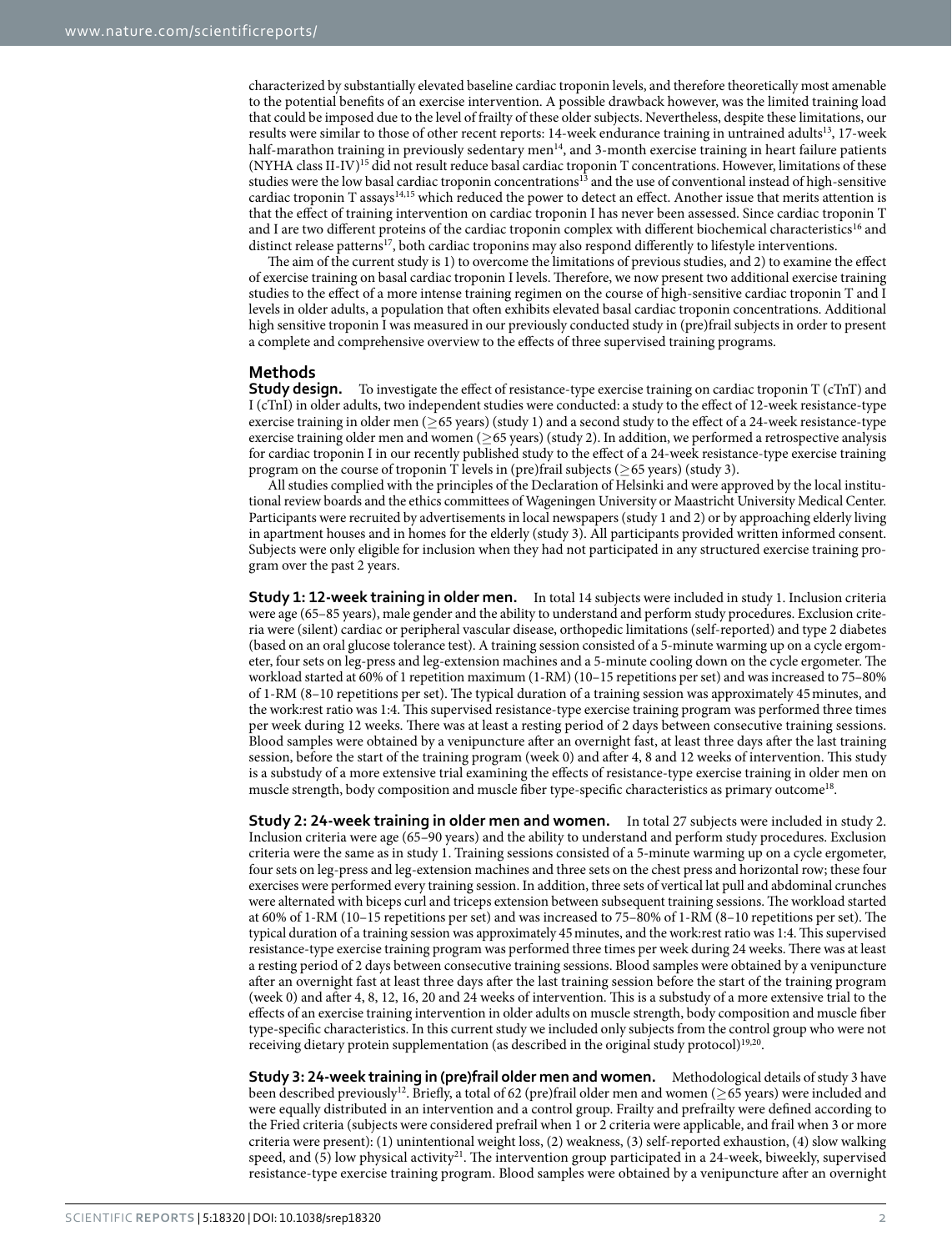<span id="page-2-0"></span>

| Variable                                       | Older men 12-w<br>intervention<br>$(n=13)$ | Older men and<br>women 24-w<br>intervention<br>$(n = 26)$ | (pre)Frail<br>older men and<br>women 24-w<br>intervention<br>$(n=25)$ | (pre)Frail older<br>men and women<br>control $(n=27)$ |  |  |
|------------------------------------------------|--------------------------------------------|-----------------------------------------------------------|-----------------------------------------------------------------------|-------------------------------------------------------|--|--|
| Demographics                                   |                                            |                                                           |                                                                       |                                                       |  |  |
| Age (years), mean (SD)                         | 72.4(5.4)                                  | 69.2(4.1)                                                 | 78.6 (6.8)                                                            | 80.2(7.4)                                             |  |  |
| Women, n (%)                                   | 0(0)                                       | 12(46)                                                    | 17(68)                                                                | 14(52)                                                |  |  |
| BMI ( $kg/m2$ ), mean (SD)                     | 27.4(3.8)                                  | 25.9(2.0)                                                 | 28.7(4.9)                                                             | 26.6(3.3)                                             |  |  |
| Medical history                                |                                            |                                                           |                                                                       |                                                       |  |  |
| Systolic BP (mm Hg), mean (SD)                 | 147(14)                                    | 137(15)                                                   | 142(18)                                                               | 151 (24)                                              |  |  |
| Diastolic BP (mm Hg), mean (SD)                | 82 (17)                                    | 77(22)                                                    | 72(9)                                                                 | 75(9)                                                 |  |  |
| Laboratory data                                |                                            |                                                           |                                                                       |                                                       |  |  |
| Fasting glucose (mmol/L), mean (SD)            | 5.6(0.7)                                   | 5.5(0.5)                                                  | 5.3(0.5)                                                              | 5.2(0.5)                                              |  |  |
| Total cholesterol (mmol/L), mean (SD)          | 5.6(1.1)                                   | 6.2(0.9)                                                  | 5.2(1.5)                                                              | 5.4(1.1)                                              |  |  |
| Triglycerides (mmol/L), mean (SD)              | 1.4(0.5)                                   | 1.3(0.5)                                                  | 1.3(0.5)                                                              | 1.2(0.6)                                              |  |  |
| HDL cholesterol (mmol/L), mean (SD)            | 1.3(0.4)                                   | 1.6(0.3)                                                  | 1.3(0.3)                                                              | 1.5(0.4)                                              |  |  |
| LDL cholesterol (mmol/L), mean (SD)            | 3.6(1.3)                                   | 4.3(0.8)                                                  | 3.2(1.3)                                                              | 3.4(0.9)                                              |  |  |
| Creatinine ( $\mu$ mol/L), mean (SD)           | 102.2(7.5)                                 | 88.1 (17.4)                                               | 74.4 (14.1)                                                           | 77.7 (12.1)                                           |  |  |
| Cystatin C (mg/L), mean (SD)                   | 1.07(0.11)                                 | 0.90(0.19)                                                | 1.00(0.29)                                                            | 1.08(0.25)                                            |  |  |
| eGFR (ml/min/1.73 m <sup>2</sup> ), mean (SD)* | 66.3(7.2)                                  | 78.3 (15.2)                                               | 73.9 (15.4)                                                           | 69.6 (13.9)                                           |  |  |
| NT-proBNP (pg/mL), median (IQR)                | $12.1(6.8-21.0)$                           | $7.6(3.1-15.8)$                                           | $14.6(6.2 - 25.3)$                                                    | $19.1(8.0-46.3)$                                      |  |  |
| Medication use                                 |                                            |                                                           |                                                                       |                                                       |  |  |
| Antihypertensives, n (%)                       | 3(25)                                      | 3(12)                                                     | 11(44)                                                                | 14(52)                                                |  |  |
| Statins, n (%)                                 | 1(8)                                       | 1(4)                                                      | 9(36)                                                                 | 3(11)                                                 |  |  |

**Table 1. Clinical Characteristics.** \*eGFR, estimated glomerular filtration rate based on the the CKD-EPI creatinine-cystatin C equation  $(2012)^{29}$ .

<span id="page-2-1"></span>

|                 | hs-c $TnT$ (ng/L)), median (IQR) |                               | hs-cTnI $(ng/L)$ ), median $(IQR)$ |                                 |  |
|-----------------|----------------------------------|-------------------------------|------------------------------------|---------------------------------|--|
|                 | 12-w intervention<br>$(n=13)$    | 24-w intervention<br>$(n=25)$ | 12-w intervention<br>$(n=13)$      | 24-w intervention<br>$(n = 26)$ |  |
| <b>Baseline</b> | $9.1(6.0-12.1)$                  | $6.4(5.0-8.7)$                | $5.1(4.0-7.4)$                     | $4.1(3.2-5.2)$                  |  |
| Week 4          | $9.3(5.8-10.7)$                  | $7.4(5.2 - 8.6)$              | $5.9(3.2 - 9.8)$                   | $3.9(2.9-5.7)$                  |  |
| Week 8          | $9.6(5.9-10.8)$                  | $6.7(5.6-9.4)$                | $5.1(3.4-7.1)$                     | $3.9(3.3-5.1)$                  |  |
| Week 12         | $7.8(4.4 - 8.8)$                 | $6.5(5.9-8.5)$                | $4.6(2.7-6.3)$                     | $4.0(3.1-5.1)$                  |  |
| Week 16         |                                  | $6.6(5.3-9.2)$                |                                    | $4.1(3.1-5.2)$                  |  |
| Week 20         |                                  | $5.9(4.8-8.6)$                |                                    | $3.6(2.9-4.8)$                  |  |
| Week 24         |                                  | $6.1(4.5-8.0)$                |                                    | $3.8(2.9-4.8)$                  |  |

**Table 2. Baseline and follow-up concentrationsof cTn in older adults participating in 12-week and 24-week training programs.**

<span id="page-2-2"></span>

| <b>Variable</b>                       | (pre) Frail older subjects 24-w<br>intervention ( $n = 25$ ) | (pre) Frail older subjects no<br>intervention ( $n = 27$ ) |  |
|---------------------------------------|--------------------------------------------------------------|------------------------------------------------------------|--|
| Baseline hs-cTnI (ng/L), median (IQR) | $4.4(3.3-6.2)$                                               | $6.7(4.7-7.7)$                                             |  |
| 12-week hs-cTnI (ng/L), median (IQR)  | $4.6(3.5-6.4)$                                               | $6.7(4.4 - 8.4)$                                           |  |
| 24-week hs-cTnI (ng/L), median (IQR)  | $4.3(3.6-8.4)$                                               | $6.0(3.4-7.6)$                                             |  |

**Table 3. Baseline and follow-up concentrations of hs-cTnI in (pre)frail older subjects in the control group and those participating in a 24-week resistance-type exercise training program.**

fast before the start of the training program (week 0), after 12 and after 24 weeks of intervention. The effect of the training program on muscle mass, muscle strength, physical performance, and troponin T levels were published recently. In this current study we included only subjects from the control group who were not receiving dietary protein supplementation (as described in the original study protocol)<sup>[12](#page-5-3),[22](#page-5-14),[23](#page-5-15)</sup>.

**Cardiac troponin T and I.** Plasma and serum samples were stored at −80 °C until analysis. Serum (study 1) and plasma (study 2 and 3) cardiac troponins were measured using the high sensitive cTnT assay (limit of blank 3.0 ng/L, limit of detection 5.0 ng/L, 99th percentile  $14$  ng/L<sup>24</sup>) on the Cobas analyzer (Roche Diagnostics) and the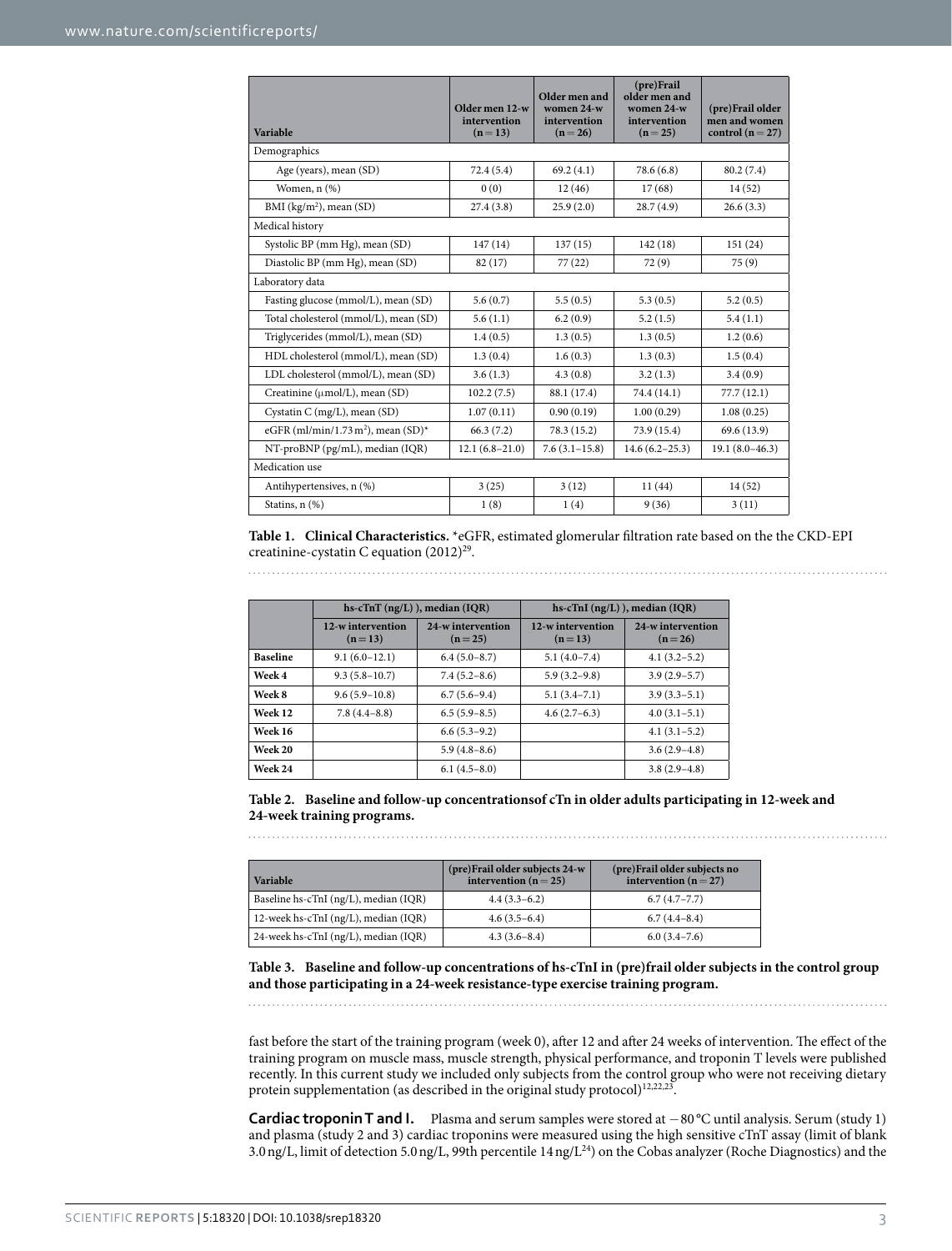

<span id="page-3-0"></span>**Figure 1. Course of cardiac troponinT and I in older adults participating in 12- and 24-week training programs.** Median (interquartile range) concentrations of cTn in older adults participating in a supervised resistance-type training program: (**A**) course of cTnT in older men in a 12-week training program; (**B**) course of cTnI in older men in a 12-week training program; (**C**) course of cTnT in older men and women in a 24-week training program; (**D**) course of cTnI in older men and women in a 24-week training program.

high sensitive cTnI assay (according to the manufacturer, limit of blank 0.7–1.3 ng/L, limit of detection 1.1–1.9 ng/L, 99<sup>th</sup> percentile 26.2 ng/L and 10% CV 4.7 ng/L) on the ARCHITECT analyzer (Abbott Diagnostics).

**Statistical analysis.** Normally distributed parameters were expressed as mean  $\pm$  standard deviation (SD), non-normally distributed parameters as median and interquartile range (IQR), and categorical variables as number (n) and percentage (%). Changes in basal cardiac troponin T and I concentrations over time were analyzed using mixed linear model analyses (random intercept) with the covariate time as fixed effect. The inclusion of 14 subjects in study 1 and 27 subjects in study 2 afforded at least 90% power at a significance level of 5% to detect a 10% reduction in cardiac troponin levels, anticipating a dropout rate of 25%. These post-hoc power calculations were based on the assumption of a mean baseline cTnT concentration of 8.0ng/L and cTnI concentration of 6.0ng/L for study 1 and a mean baseline cardiac cTnT concentration of 6.0ng/L and a cTnI concentration of 4.0ng/L for study 2 with older men and women (estimated baseline correlation and decay rate 0.90 and 0.25, respectively)<sup>25</sup>. We used two-level design mixed linear model analyses (random intercept) with time and intervention as fixed effects to assess the differences in the course of cardiac troponin I between (pre)frail subjects in the control group and in the intervention group. Power calculation for study 3 has been described previously<sup>[12](#page-5-3)</sup>. All statistical analyses were performed using SPSS, version 20.0. P≤ 0.05 was considered statistically significant for all analyses.

### **Results**

**Compliance to the training program.** Included subjects in study 1 and 2 demonstrated 97% and 90% compliance, respectively, to the scheduled, supervised training sessions. In each study one subject withdrew. Ten subjects (15%) withdrew from study 3. Subjects withdrew because of time constraints and medical reasons unrelated to the exercise training. In total, in the final data analysis we included: 13 older men participating in the 12-week training program (study 1), 26 older men and women participating in the 24-week training program (study 2), and 52 subjects in the retrospective troponin I analysis with (pre)frail older men and women (study 3). [Table 1](#page-2-0) shows the subjects' clinical characteristics at baseline. Baseline characteristics for the (pre)frail subjects have been published previously<sup>12</sup>.

**No decrease in cardiac troponin T and I levels during the course of the exercise training program.** [Figure 1](#page-3-0) shows the course of cardiac troponin T and cardiac troponin I levels over time in study 1 and 2 (for individual data see Supplementary Fig. S1 and S2 online). [Table 2](#page-2-1) shows the corresponding baseline and the follow-up values for cTnT and cTnI. One subject in study 2 (3% of the participants in study 1 and 2) had cardiac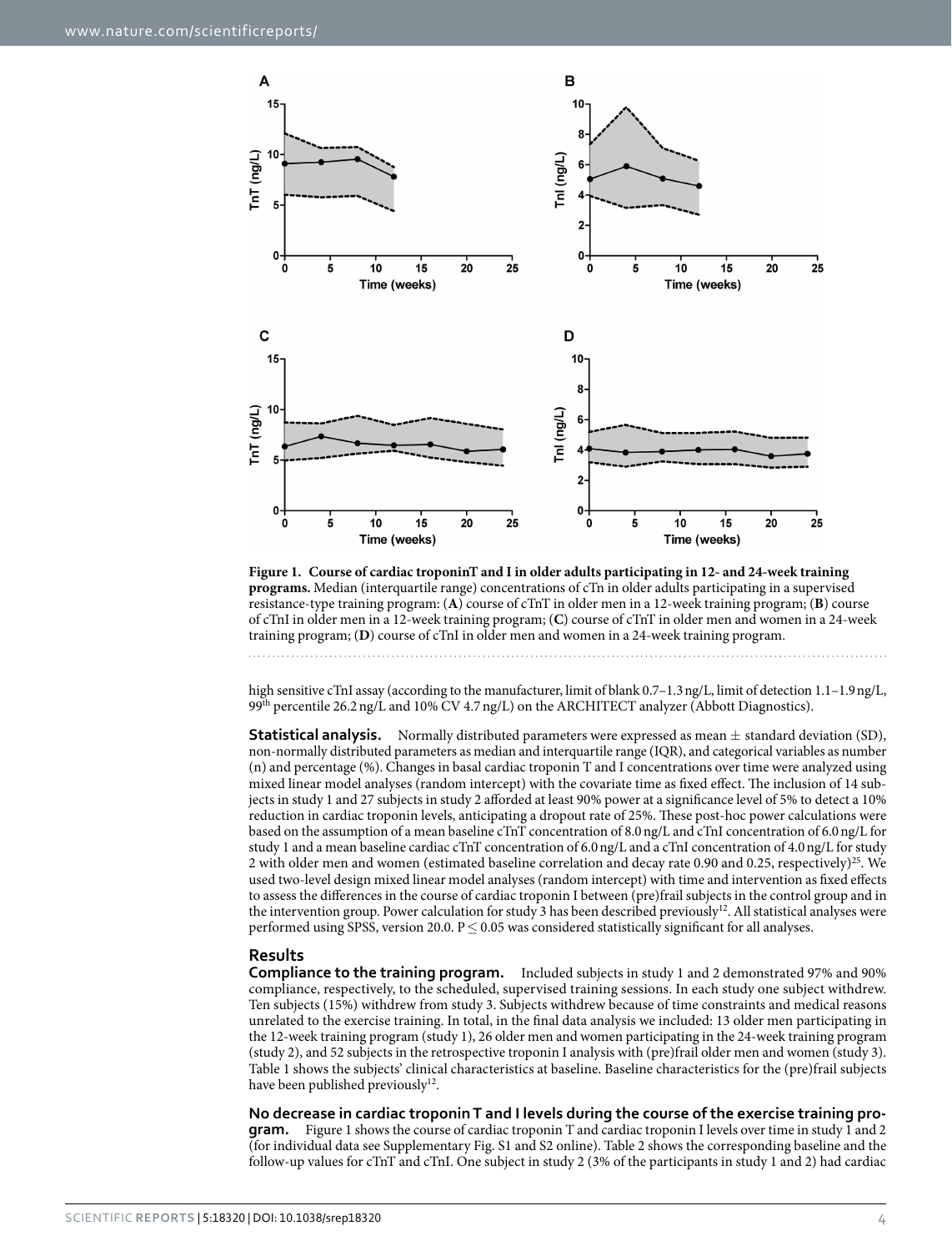troponin T concentrations below the limit of blank (3ng/L) at all time points, and was therefore excluded from the cardiac troponin T analysis. In study 1 and 2 98.6% and 99.6% of all other troponin T and I measurements respectively had concentrations above the limit of blank. Using mixed linear model analyses, we found no significant changes in cardiac troponin levels over time in older men participating in a 12-week resistance-type exercise training program (cTnT −0.13 (−0.33–+0.08)ng/L/12-weeks (p= 0.16), cTnI −0.10 (−0.33–+0.12)ng/L/12-weeks  $(p= 0.44)$ ) and in older men and women participating in a 24-week resistance-type exercise training program (cTnT −1.99 (−4.79–+0.81)ng/L/24-weeks (p= 0.23), cTnI −1.59 (−5.70–+2.51)ng/L/24-weeks (p= 0.37)).

**No effect of a 24-week resistance-type exercise training program on cardiac troponin I levels in (pre)frail older adults.** [Table 3](#page-2-2) shows the baseline cTnI concentrations and the 12-week and 24-week follow-up data of (pre)frail older men and women. In the control group, all values were above the limit of blank of the assay (1.3 ng/L), 3 subjects had at least one value above the 99<sup>th</sup> percentile of 26.2 ng/L, which is used for the diagnosis of myocardial infarction. In the intervention group, one subject had one value below limit of blank of the assay, and one subject had at least one value above the 99<sup>th</sup> percentile. Mixed linear model analyses revealed no significant interaction between training and the course of cTnI levels between the intervention and the control group (intention-to-treat analysis  $p = 0.27$ , per-protocol analysis  $p = 0.27$ ) (for individual data see Supplementary Fig. S2 online).

#### **Discussion**

In two independent supervised training studies of 12 and 24 weeks respectively, we found no effect of resistance-type exercise training on the course of cardiac troponin T and I levels in older subjects, nor did we find an effect of a 24-week training program on cardiac troponin I levels in (pre)frail subjects.

Our results do not support the idea that cardiac troponin levels might be modifiable through exercise. This hypothesis was postulated by observational studies, showing that higher physical activity levels in older subjects were associated with both lower basal cTnT levels, and a lower probability of a significant increase in cTnT concentrations between consecutive visits[11](#page-5-2),[26](#page-5-18). To investigate whether a causal relationship underlies this association, we conducted a series of training studies in subjects where stable elevated cardiac troponin levels are common, and who are therefore -at least theoretically- most receptive to the favorable effects of an intervention. To ensure that basal cardiac troponin levels, rather than acute post-exercise effects were studied, we included a three day interval between the last training session and the blood sampling procedure<sup>27</sup>. None of these studies showed a favorable effect of resistance-type exercise training on cardiac troponin levels. The non-responsive pattern of troponin T and I to an exercise program is in contrast with the beneficial changes observed for leg strength, muscle mass, insulin sensitivity, HbA1c, total cholesterol and  $LDL^{18-20,22,23}$  $LDL^{18-20,22,23}$  $LDL^{18-20,22,23}$  $LDL^{18-20,22,23}$  $LDL^{18-20,22,23}$ . The present results confirm and extend the results of our previous training intervention study in (pre)frail older adults<sup>12</sup>, which was also characterized by favorable effects on physical performance, but a lack of effect on circulating cardiac troponin levels.

Although the absolute number of subjects in these training studies are relatively low, all studies afforded at least 90% power to detect a 10% reduction of cardiac troponin over time. We cannot exclude the possibility that training confers a smaller effect on the course of troponin levels that goes by undetected in the present study, but we feel that (much) smaller changes than specified in our power calculation would comprise limited clinical relevance. A possible limitation of our study relates to the type of exercise training intervention, comprising mostly resistance-type exercise. However the subjects' physical state precluded (intense) endurance training. Despite the physical and metabolic improvements found in our studies<sup>18-20[,22](#page-5-14)[,23](#page-5-15)</sup>, a valid question may be whether resistance-type exercise training is the most appropriate type of training to generate a favorable effect on cardiac troponin concentrations. In this respect the results of a recently conducted cardio-based exercise training intervention study in heart failure patients are interesting. Similar to our studies, no favorable effect was found of a supervised endurance exercise training program on cardiac troponin T levels<sup>15</sup>.

The supervision during the sessions contributed to the internal validity, but might also have led to increased safety, less adverse events, and a higher motivation among subjects. This may overestimate any beneficial effects of exercise training. Another point regarding the validity of our study is the participant recruitment process and study design. Since participation in the study is associated with a substantial time investment and a relatively high intensity training program, this might have attracted a specific, highly motivated subpopulation. Since our study was conducted in an elderly population we can only speculate about the effects of exercise training on basal cardiac troponin levels in younger subjects who may respond differently on exercise training and demonstrate higher cardiovascular plasticity[28.](#page-5-20) Nevertheless, our study does not provide support for the hypothesis that basal cardiac troponin concentrations are receptive to a prolonged resistance-type exercise training program.

#### **References**

- <span id="page-4-0"></span>1. Koerbin, G. *et al.* Characterisation of a highly sensitive troponin I assay and its application to a cardio-healthy population. *Clinical chemistry and laboratory medicine: CCLM/FESCC* **50,** 871–878, doi: 10.1515/cclm-2011-0540 (2012).
- <span id="page-4-1"></span>2. Giannitsis, E. & Katus, H. A. Highly sensitive troponins knocking at the door of primary prevention. *European heart journal* **35,** 268–270, doi: 10.1093/eurheartj/eht479 (2014).
- <span id="page-4-2"></span>3. Mills, N. L. *et al.* Implementation of a sensitive troponin I assay and risk of recurrent myocardial infarction and death in patients with suspected acute coronary syndrome. *JAMA: the journal of the American Medical Association* **305,** 1210–1216, doi: 10.1001/ jama.2011.338 (2011).
- <span id="page-4-3"></span>4. de Lemos, J. A. *et al.* Association of troponin T detected with a highly sensitive assay and cardiac structure and mortality risk in the general population. *Jama* **304,** 2503–2512, doi: 10.1001/jama.2010.1768 (2010).
- 5. Saunders, J. T. *et al.* Cardiac troponin T measured by a highly sensitive assay predicts coronary heart disease, heart failure, and mortality in the Atherosclerosis Risk in Communities Study. *Circulation* **123,** 1367–1376, doi: 10.1161/CIRCULATIONAHA .110.005264 (2011).